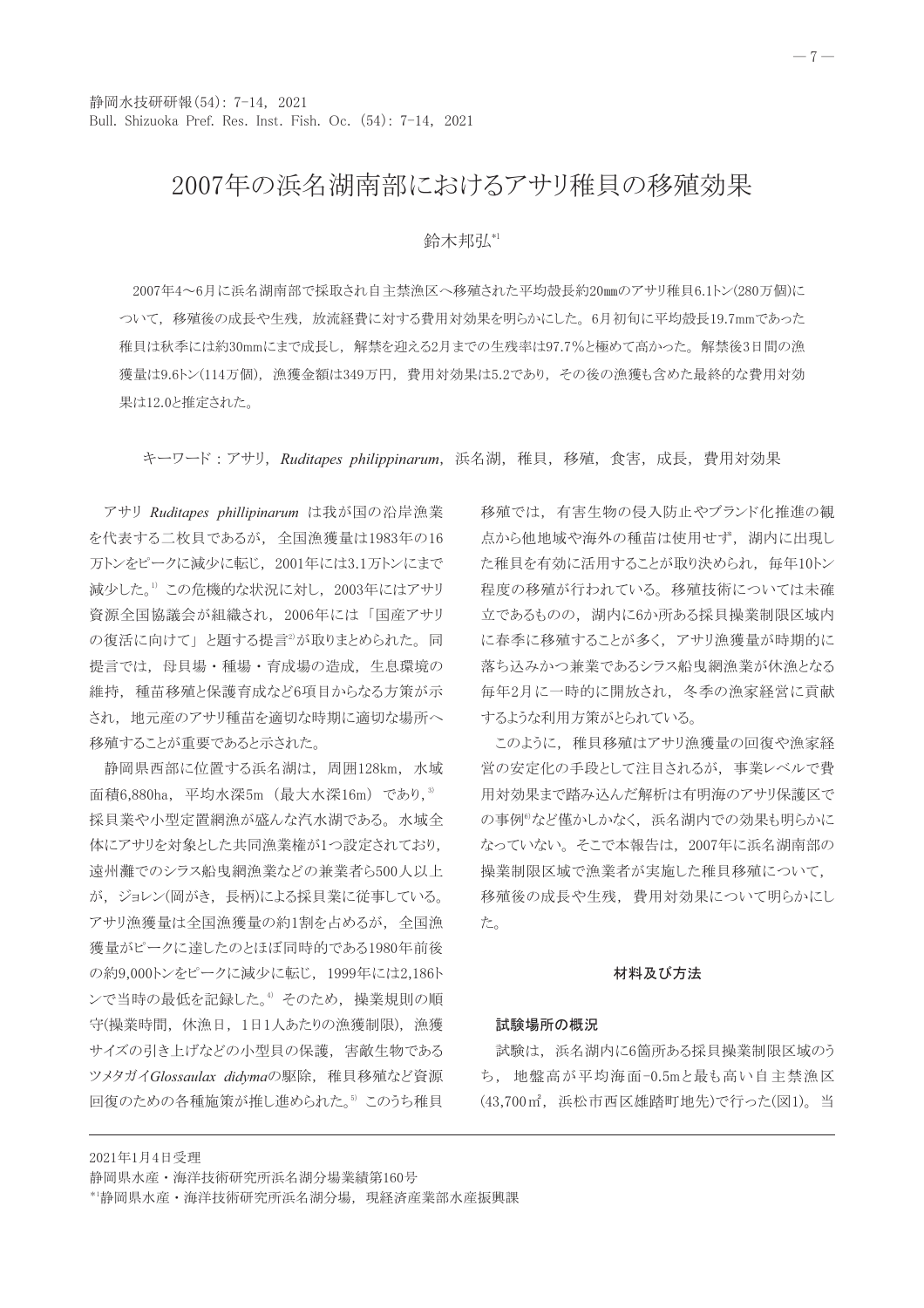該区域は、大潮時の最干潮時においても干出することは ほとんどなく、一年のほとんどは水中に没している。また, 澪筋に近いことで潮通しが良好な場所である。

## 稚貝の移殖

移殖作業は、2007年4月14日、5月5日、6月2日の3回 行った。作業には浜名漁業協同組合採貝連合会の役員 10名(延べ30名)があたり、朝6時からの約2時間で稚貝採 取から移殖までの全作業を完了した。稚貝は、目の細か いジョレンを用いて雄踏大橋北東側(浜松市西区雄踏町 地先)で採取した平均殻長約20mmであり、漁獲サイズであ る殻長28mm以上のものはほとんど含まれていなかった。 各日の採取量はそれぞれ2トン (約90万個), 3トン (140万 個), 1.1トン(50万個)の合計6.1トン(280万個)であり, こ れらを船で移動しながら自主禁漁区域内に放流した。な お、作業日当として採貝連合会から作業従事者に対し合 計675,000円が支払われた。

#### 稚貝の成長及び生残率の追跡

移殖前のアサリの生息状況を確認するため、放流が行 われる直前の2007年4月14日の早朝、自主禁漁区域内 の任意の8地点において25cm四方のコドラート(0.0625m2) を用いた枠取り調査(各地点1回,合計0.5000㎡)を行った。 また、放流後の成長や生残を追跡する目的で、同区域 内南部の1地点(St.2)において、2007年6月7日から2008 年2月9日まで、毎月上旬に枠取り調査(毎回3回、合計 0.1875m2を行った。

それぞれの検体は静岡県水産技術研究所浜名湖分場 に持ち帰り、生鮮の状態にて1mm以上のアサリの抽出作 業を行い、個体別に殻長を測定し1mm間隔で集計した。

#### 解禁3日間の漁獲情報の集計

自主禁漁区は2008年2月18日に解禁され、解禁日を

含む3日間(2月18日~20日)における漁獲量及び操業者 数を採貝連合会役員の協力のもと集計した。この際, D 禁漁区(湖西市鷲津沖)も開放されたことから、同様に集 計し比較とした。また、漁獲物の抜取調査で得たアサリ 1個の平均重量と、同年2月の浜名湖のアサリ平均単価 364円/kgを用いて、漁獲個数, 漁獲金額, 1日1人あた りの漁獲量及び漁獲金額をそれぞれ推定した。なお、操 業は各日7時からの約1時間に限り、1日1人あたりの漁獲 量は66kgを上限とした。

#### 費用対効果の算定

自主禁漁区内における移殖稚貝の占める割合、移殖 後の成長と生残、解禁後3日間の漁獲状況を加味して、 移殖由来個体の漁獲金額を推定し、これを移殖作業時 に要した経費675,000円で除すことにより費用対効果を算 定した。また、残存個体についてもその価値と費用対効 果を同様に算定した。この際の条件は、数か月以内に 全てが漁獲される、生残率100%, 平均個重8.4g, 平均 単価342円/kg(2008年4月の平均単価)と設定した。

#### 結 果

#### 移殖放流前の禁漁区内のアサリの分布

2007年4月14日の自主禁漁区内8地点におけるアサリ の分布状況を図2に示した。生息密度は、128~448個/ m2で中央(St.4~5)から南西(St. 1~2)に分布が偏る傾向 にあり、禁漁区全体では平均284個/m2であった。このう ち、漁獲対象となる殻長28mm以上の個体は僅かであり, ほぼ全てが漁獲対象以下のアサリで占められていた。禁 漁区内の生息個数は、区域面積43,700m2で積算し1,241 万個と推定された。



試験場所の位置 図1



図2 自主禁漁区におけるアサリ分布状況 (2007年4月14日)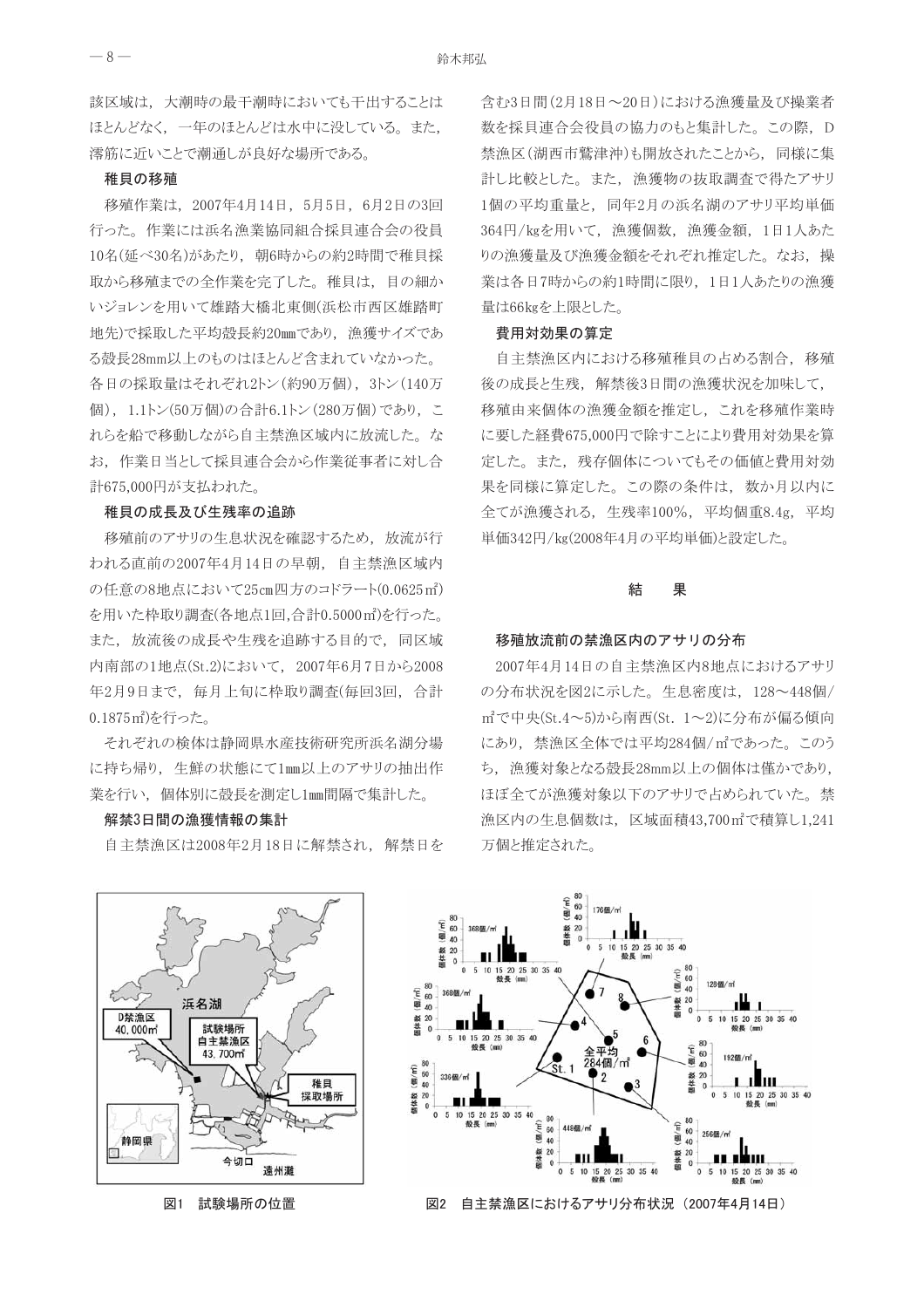## 禁漁区内におけるアサリの成長と生残

禁漁区内と放流個体の殻長組成の比較を図3に示した。 放流個体にはジョレンの目合の兼ね合いから殻長12mm以 下のものは含まれなかったが、全体の組成は禁漁区内(8 地点平均及びSt.2)のそれと類似しており、それぞれに統 計的な有意差は認められなかった $(\chi^2)$ 検定,  $p > 0.05)$ 。こ のことから、放流個体は禁漁区内に分布していたアサリと 同一の集団(以後、群1と称する)と見なして以下の解析を 行った。

St.2における殻長組成並びに群1の漁獲殻長到達率及 び生残率の推移を図4に示した。群1は夏季に急速に成 長し、9月には62.2%が殻長28mm以上の漁獲可能サイズ に達した。一方、新たな群が7月以後(群2)や10月以後 (群3)に認められたが、これらの密度は群1に比べて小さ かった。6月における生息密度を100とした群1の生残率 は、サンプリングによる誤差の影響により変動はあるが, 期間を通して良好に推移し2008年2月は97.7%であった。

## 解禁3日間の漁獲量及び漁獲金額

自主禁漁区の解禁後3日間の漁獲量及び漁獲金額を 表1に示した。 漁獲量は51,910.7kg, 漁獲個数は 6,179,845個, 漁獲金額は18,895,495円と算定された。ま た、延べ操業人数が790人であったことから、1日1人あた り漁獲量は65.7kg/日/人で規定の上限量66kgをほぼ満た した。同様に、漁獲金額は23,918円/日/人であった。

#### 費用対効果の算定

費用対効果の算定結果を表2に示した。群1は、解禁



(2007年4月14日)

直前において合計1,486万個(うち移殖放流由来274万個) のうち920万個が漁獲殻長28mm以上に成長し、解禁後3 日間で67.2%に相当する618万個が漁獲された。このうち, 移殖放流由来分は114万個(9,576kg), 金額にして349万 円が漁獲されたと推定されたため、解禁後3日間の費用 対効果は5.2と算定された。また、移殖放流個体は160万 個が残存しており、その後、平均個重8.4g, 平均単価 342円/kgの条件で全個体が漁獲されたと仮定すると460 万円の漁獲金額に相当し、解禁後3日間の効果も合わせ た最終漁獲金額は809万円、費用対効果は12.0に達する と算定された。

#### 考 察

#### 自主禁漁区の生産性の評価

浜名湖のアサリの成長については、1980年の村櫛沖



#### 図4 殻長組成並びに群1の漁獲殻長到達率及び生残率の推 移 (St.2)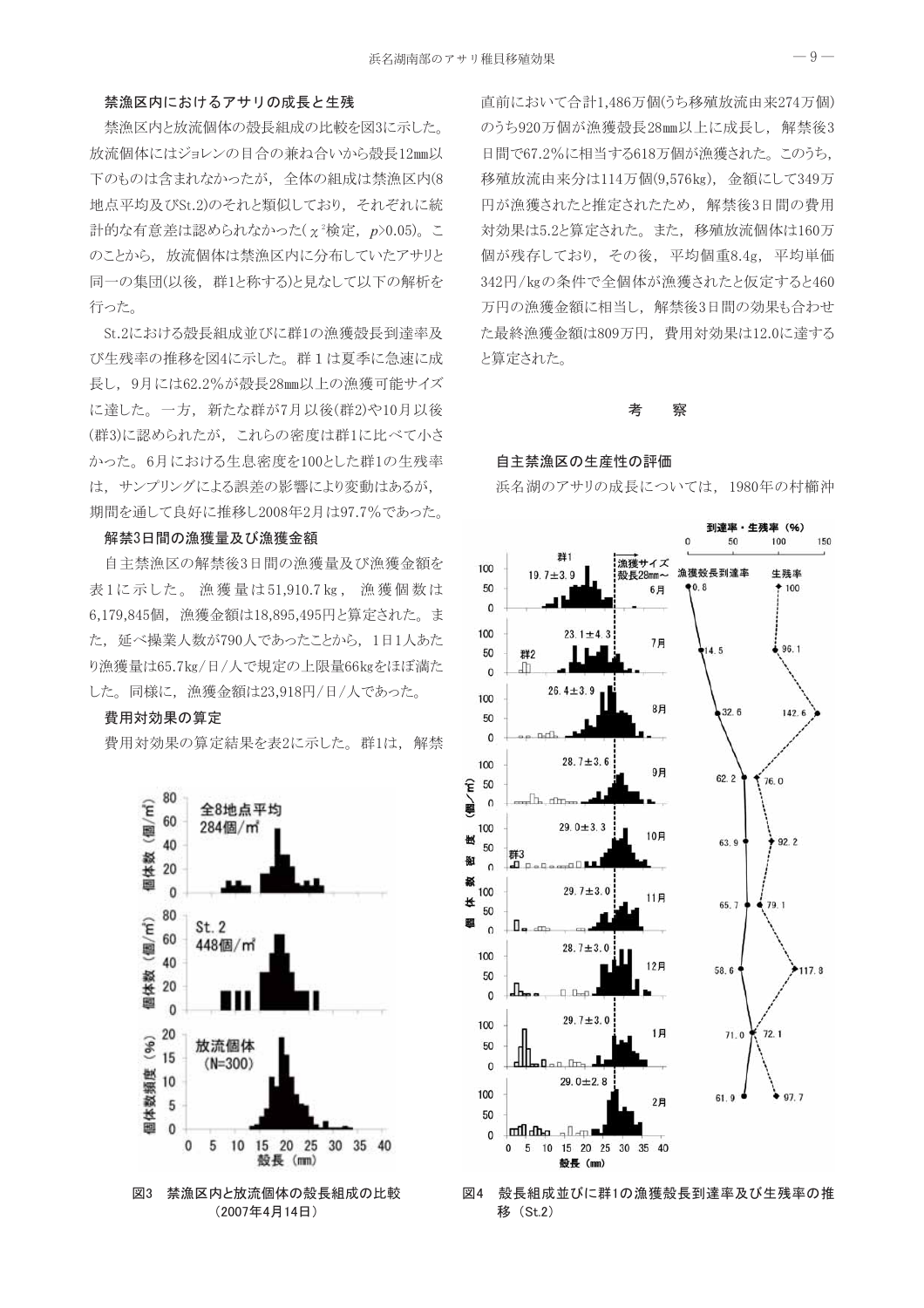のB禁漁区において、5月初旬に平均殻長21.4mmであっ た2+歳群が8~9月の高水温時に成長停滞を起こしつつ 満3歳になる11月に30.6mmに成長することが報告されて いる。<sup>7</sup>また、1984~1985年に湖南部15点で行われた広 域的な調査においてもほぼ同様の結果が得られている。<sup>8)</sup>

本研究では、2007年の自主禁漁区において、6月初旬 に19.7mmであった群1が9月以後に成長停滞を起こしつ つも秋季には約30mmにまで成長していた。すなわち, 群1は2+歳群に相当し、浜名湖南部の一般的な成長を示 していたものと推察される。

生残については、2歳までは目立った減耗は認められ ないが、2+歳群と3+歳群が秋季産卵後の環境悪化(底層

無酸素水の通過やアオサの堆積)に伴い減耗することが 報告されている。<sup>7</sup>本研究では、2+歳群である群1は秋季 になっても目立った減耗が認められず先の報告と異なっ ていた。成熟状況のデータがないため生理的な側面での 検証はできないが、地盤高が高いことでアオサの堆積が なく底質環境は良好に保たれていたことが現地の状況か ら推察される。加えて、近年食害が問題となっているツメ タガイ<sup>8)</sup> についても、その食害痕が残るアサリ死殻はほと んど認められず、実際に2月18日の解禁初日に自主禁漁 区全体で駆除されたツメタガイは僅か155個(6,940g)であっ た。これに関して、漁業者によれば自主禁漁区周辺の落 ち込みには多数のツメタガイが確認されるとの情報もあり、

| <b>1XI</b><br>□工示体伫Ⅴ/胖示仪Ⅴ口凹Ⅵ体促呈及Ⅴ体促亚氓 |              |                      |            |                         |                   |  |
|---------------------------------------|--------------|----------------------|------------|-------------------------|-------------------|--|
|                                       | 項目           |                      | 数值         | 算定式                     | 備考                |  |
|                                       | (a) 漁獲量      | (kg)                 | 51,910.7   |                         |                   |  |
|                                       | (b) 漁獲個数     | (個)                  | 6.179.845  | (a) $\times$ 1.000/8.4g | 漁獲物より推定: 平均8.4g/個 |  |
|                                       | (c) 漁獲金額     | (円)                  | 18,895,495 | $(a)\times 364H/kg$     | 2月単価: 364円/kg     |  |
|                                       | (d) 延べ操業人数   | $(\bigwedge)$        | 790        |                         | 261人, 241人, 288人  |  |
|                                       | (e) 1日1人漁獲量  | $(kg/H/\mathcal{N})$ | 65.7       | (a)/(d)                 | 上限66kg            |  |
|                                       | (f) 1日1人漁獲金額 | (円/日/人)              | 23.918     | (c)/(d)                 |                   |  |

| 表1 | 自主禁漁区の解禁後3日間の漁獲量及び漁獲金額 |
|----|------------------------|

| 表2 | 費用対効果の算定結果 |
|----|------------|
|    |            |

| 大項目       | 小項目                                                                                                                                                                 | 数值<br>算定式                                                                                                                                                                         | 備考                                          |
|-----------|---------------------------------------------------------------------------------------------------------------------------------------------------------------------|-----------------------------------------------------------------------------------------------------------------------------------------------------------------------------------|---------------------------------------------|
| 6月(初期資源)  | (a) 事前生息数<br>(万個)<br>移植放流数<br>(万個)<br>(b)<br>合計数<br>(万個)<br>(c)<br>(d) 移植放流割合<br>(% )                                                                               | 1,241<br>$284$ 個/m <sup>2</sup> $\times$ 43,700m <sup>2</sup><br>280<br>1,521<br>18.4                                                                                             | 図2                                          |
| 2月(解禁直前)  | (e) 推定生残率<br>(96)<br>事前生息由来生息数<br>(万個)<br>(f)<br>移植由来生息数<br>(万個)<br>(g)<br>合計生息数<br>(万個)<br>(h)                                                                     | $(b)/(c) \times 100$<br>97.7<br>1.212<br>$(a) \times (e)$<br>274<br>$(b) \times (e)$<br>1,486<br>$(f)+(g)$                                                                        | 図4:2月                                       |
| 解禁3日間の漁獲  | 漁獲個数<br>(万個)<br>(i)<br>漁獲殼長到達率<br>(96)<br>(i)<br>漁獲対象資源<br>(万個)<br>(k)<br>漁獲率<br>(1)<br>(96)<br>(m) 移植由来個数<br>(万個)<br>(n) 移植由来重量<br>(kg)<br>移植由来漁獲金額<br>(万円)<br>(0) | 618<br>61.9<br>920<br>$(h) \times (j) / 100$<br>67.2<br>$(i)/(k) \times 100$<br>114<br>$(i) \times (d) / 100$<br>$(m) \times 8.4g/1,000$<br>9.576<br>349<br>$(n) \times 364$ H/kg | 表1<br>図4:2月<br>平均 $8.4g$ /個<br>2月単価:364円/kg |
| 残存資源(期待値) | 経済効果<br>(p)<br>(g) 移植由来個数<br>(万個)<br>(r) 移植由来重量<br>(kg)<br>(s) 移植由来漁獲金額<br>(万円)                                                                                     | $(o)/675,000$ 円<br>5.2<br>160<br>$(g)-(m)$<br>$(q) \times 8.4g/1,000$<br>13,440<br>460<br>$(r) \times 342$ H/kg                                                                   | 放流費用:675,000円<br>平均8.4g/個<br>4月単価:342円/kg   |
| 最終効果(期待値) | 移植由来漁獲金額<br>(万円)<br>(t)<br>経済効果<br>(u)                                                                                                                              | 809<br>$(o)+(s)$<br>12.0<br>$(t)/675,000$ 円                                                                                                                                       | 放流費用:675,000円                               |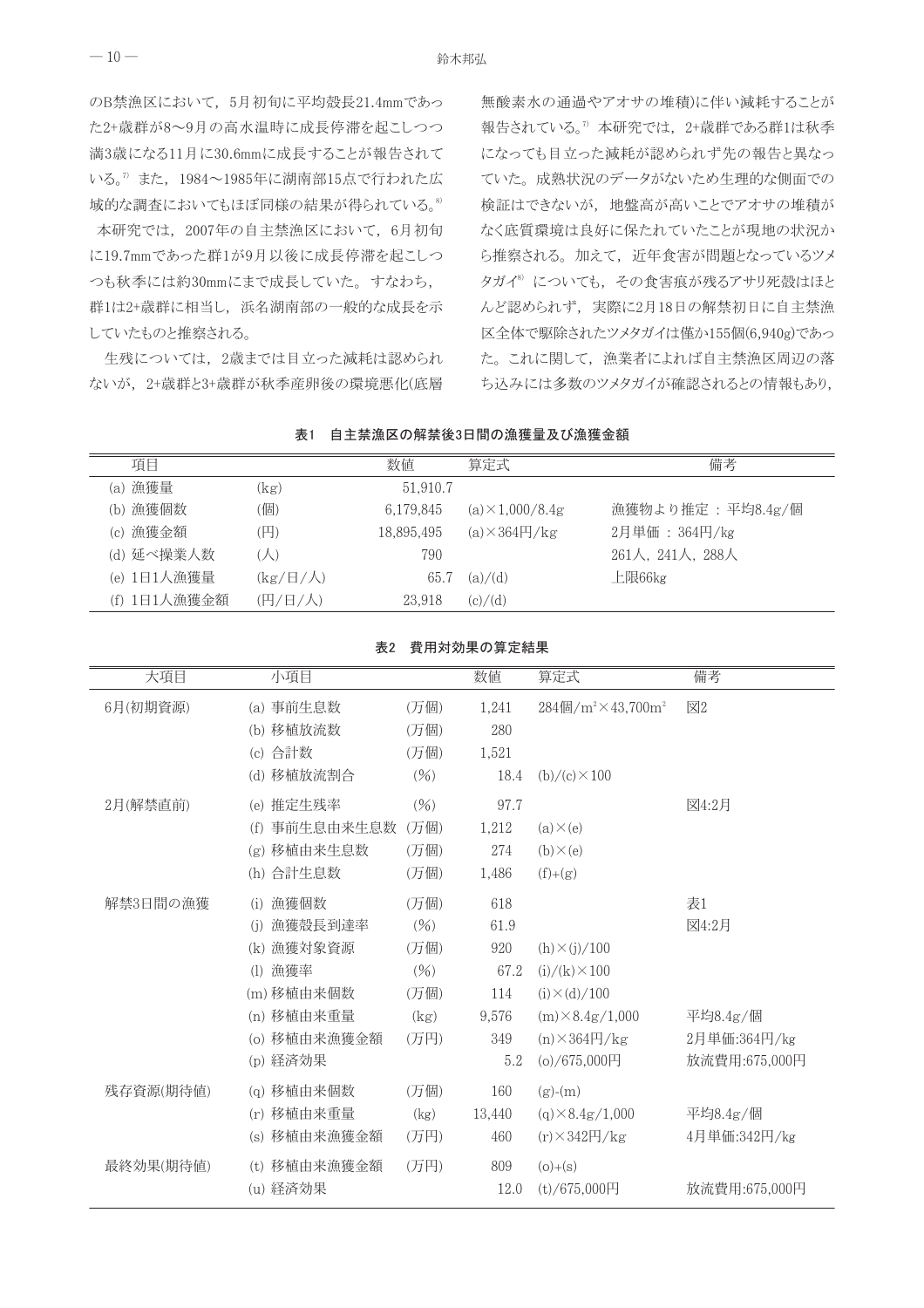地盤高が高いことで移殖域へのツメタガイの侵入を防ぎ、 結果的に食害が防げていたものと推察される。福岡県豊 前海においても高地盤域が秋季の移殖適地に選定®され ており、移殖適地を検討する上では地盤高も重要な要素 となり得ると考えられる。

以上のことから、自主禁漁区は浜名湖南部のアサリの 平均的な成長を示すだけでなく、地盤高の高さにより高 い生残率が保障される生産性の高いエリアと評価される。 一方で、群2や群3の出現量が少ないように、稚貝の発生 量が不安定なエリアとも考えられるため、移殖などの積極 的な増殖手法により生産力を最大限に引き出す対策が必 要である。

#### 高い費用対効果を実現できた要因

本研究で稚貝を採取した場所は、潮間帯であり隣接す る施設からレジャー客が多く押し寄せるためアサリ漁場とし て利用されていないが、2007年春季に大量のアサリ稚貝 の生息が確認されたことを受け、資源の有効活用と漁業 経営の安定化を目的として延べ180時間、67.5万円の経 費をかけて6.1トン(280万個)の稚貝採取が行われた。そ れらを自主禁漁区へ移殖した結果、約半年間の禁漁措 置を経て、解禁後3日間で延べ790人により9.6トン(114万 個)、費用対効果5.2の漁獲が行われ、最終的な効果は 12.0に達すると推察された。費用対効果の高さは、先に 示した高い生残率に担保されたものであるが、同時に以 下に示す高い漁獲圧によるものとも考察される。 解禁後3 日間の操業者数及び漁獲量並びに1日1人あたり漁獲量 の日別漁場別内訳を表3に示した。操業者数の割合は自 主禁漁区85%, D禁漁区12%, 一般漁場3%であった。 同様に、漁獲量の割合は89%, 10%, 1%であった。ま た、1日1人あたり漁獲量は自主禁漁区ではD禁漁区より も10kg以上多く、その他漁場の2倍以上となっていた。こ のように、自主禁漁区には移殖放流由来を含めたアサリ 資源が豊富に残存したことで、集中的な漁獲が行われて も規定上限量を満たすような漁業が続き、高い費用対効 果に繋がったものと推察される。

一方で、1日1人あたり漁獲量は通常110kgであったも のを66kgに制限し、かつ操業時間も約1時間とするなど強 度な漁業管理が同時に行われた。このような措置に至っ たのは、2006年夏の大量漁獲による単価暴落10)と、そ の反省から実行した2007年夏の漁獲量制限による単価維 持の成功11)、さらには仲買人からの流通制限の要望を受 けてのものであり、アサリの漁獲量と単価が年間で最も低 くなる1~2月10に大量のアサリが短期間に集中して流通 することで生ずる価格暴落を防ぐ目的があった。 実際に, 漁獲制限は2月末まで継続され、単価は364円/kgと高値 を維持したことから目的は達したものと考えられる。仮に、 1日1人あたり漁獲量を従来の110kg, 供給過多により生じ た単価下落幅を10~50円/kgで試算すると、解禁後3日 間の費用対効果は漁獲増大に伴い6.6~7.5と一時的に 高まる一方で、最終的な漁獲金額は13~105万円減少し 費用対効果は10.4~11.8に低下すると試算される。以上 のように、漁獲量だけでなく、単価の維持という質的な側 面も放流効果を高めた要因として重要であったと考えられ る。

#### 移殖事業の持続要素

移殖事業を持続させるためには、稚貝の安定確保、 移殖場の開発,移殖効果の検証の3項目が重要である。 稚貝の安定確保は移殖事業で最も重要な項目である。

| 項目            | 場所     | 2月18日                     | 2月19日                   | 2月20日                     | 合計                      |
|---------------|--------|---------------------------|-------------------------|---------------------------|-------------------------|
| 操業者数(a)       | 自主禁漁区  | 88%)<br>$261$ (           | 81%)<br>241(            | 85%)<br>288 (             | 790 (<br>85%)           |
|               | D禁漁区   | $9\%$ )<br>28 (           | 48 (<br>16%)            | 12%)<br>40 (              | 12%)<br>$116$ (         |
|               | その他    | $3\%$ )<br>8 (            | $2\%$ )<br>7 (          | 9 (<br>$3\%$ )            | $3\%$ )<br>24(          |
|               | 計<br>合 | 297(<br>$100\%$ )         | $100\%$ )<br>296 (      | 337 (<br>$100\%$ )        | 930 (<br>$100\%$ )      |
| アサリ漁獲量(b)     | 自主禁漁区  | 91%)<br>17.016.5 (        | 86%)<br>$15,906.0$ (    | 89%)<br>18,988.2 (        | 89%)<br>$51,910.7$ (    |
|               | D禁漁区   | $1,534.6$ (<br>$8\%$ )    | $2,461.1$ (<br>13%)     | $2,119.4$ (<br>$10\%$ )   | $10\%$ )<br>$6,115.1$ ( |
|               | その他    | $250.9$ (<br>$1\%$ )      | $1\%$ )<br>$209.0$ (    | $1\%$ )<br>$310.2$ (      | $1\%$ )<br>770.1 (      |
|               | 計<br>合 | $100\%$ )<br>$18.802.0$ ( | $100\%$ )<br>18.576.1 ( | $100\%$ )<br>$21,417.8$ ( | 58.795.9 (<br>$100\%$ ) |
| 1人あたり漁獲量      | 自主禁漁区  | 65.2 (1.03倍)              | 66.0 (1.05倍)            | 65.9 (1.04倍)              | $65.7$ (1.04倍)          |
| $(c)=(b)/(a)$ | D禁漁区   | 54.8 (0.87倍)              | $51.3(0.82$ 倍)          | 53.0 (0.83倍)              | 52.7 (0.83倍)            |
|               | その他    | 31.4 (0.50倍)              | 29.9 (0.48倍)            | 34.5 (0.54倍)              | 32.1 (0.51倍)            |
|               | 均<br>平 | 63.3 (1.00倍)              | 62.8 (1.00倍)            | 63.6 (1.00倍)              | 63.2 (1.00倍)            |

表3 操業者数及び漁獲量並びに1日1人あたり漁獲量の日別漁場別内訳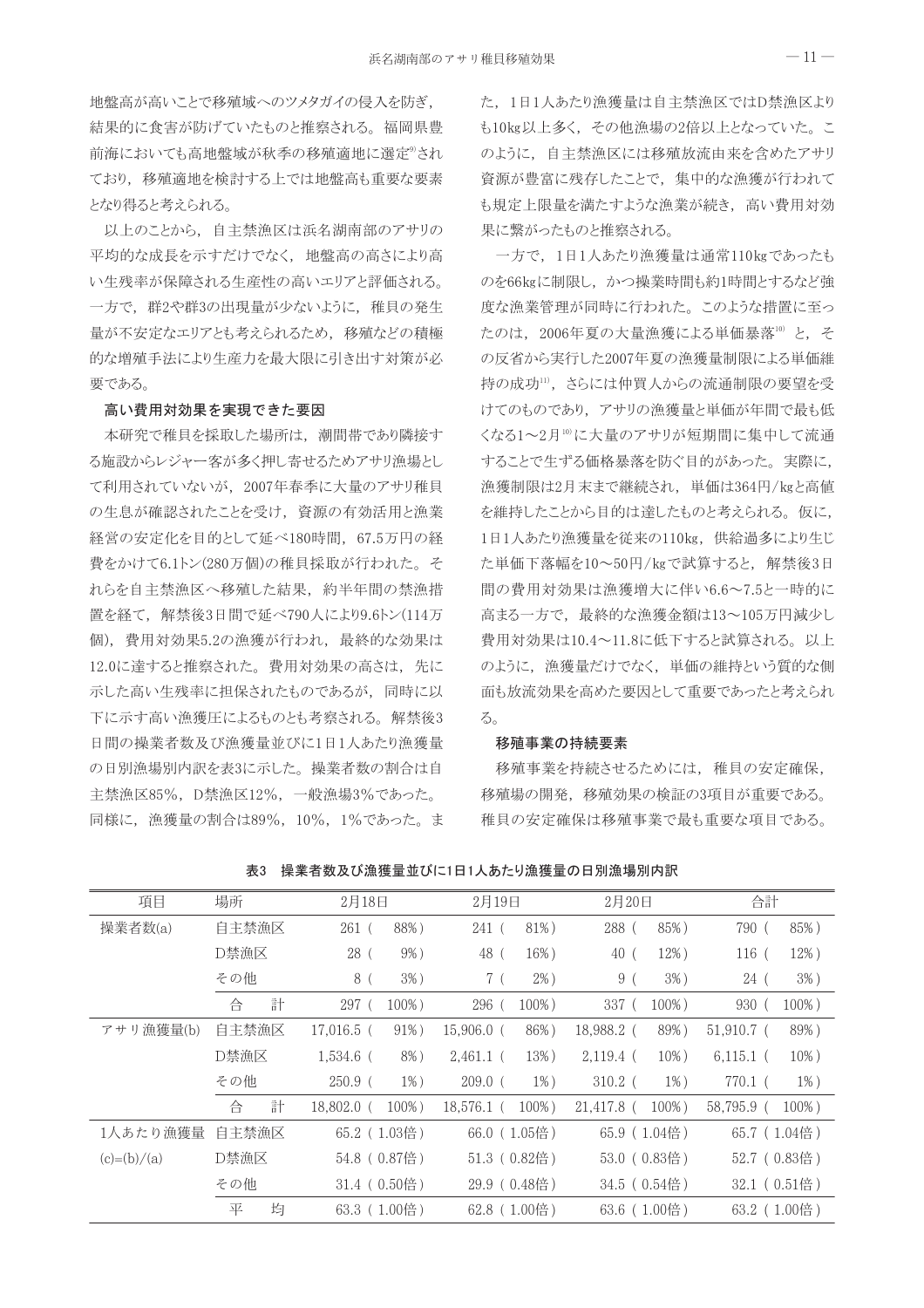浜名湖では疾病防止の観点などから浜名湖産以外の稚 貝放流が禁止されている<sup>6</sup>ため、浜名湖内で出現した稚 貝を効率的かつ計画的に利用していくことが求められる。 先述のとおり、自主禁漁区及びその周辺は稚貝の出現 量が不安定なエリアであるが、これは浜名湖全域にも言 えることでもあるため広範囲の稚貝モニタリング調査が必 要となる。ただし2000年頃からは、湖北部での稚貝の大 量出現が頻発しており12, 湖北部中心の調査とすることで 調査労力の削減が可能である。また、湖北部は貝類を へい死させるHeterocapsa circularisquama赤潮が秋季に 発生することがあるため、秋までに大型貝を漁獲しつつ 殻長20~28mmの成貝は湖南部等へ移殖するような計画 的な漁獲と移殖が提案されている13)。さらに、愛知県豊 川河口の六条干潟で実施されているような小型稚貝(殻長 10~15mm)の移殖14)についても、大量採取や輸送の技術 開発も含めて検討し、より大量の種苗を効率的に移殖で きるようにしていく必要がある。一方で、稚貝採取に対し ては地先漁業者からの反発も予想されることから、稚貝移 殖のメリットだけでなく、成長阻害などの高密度分布によ るデメリットについても科学的データを示しながら丁寧に説 明していくことが重要である。

次に、移殖場の開発について検討する。現在、浜名 湖内に6か所ある採貝操業制限区域のほとんどが活用さ れずに放置されている状況にあるが、2007年には自主禁 漁区のほかD禁漁区への稚貝移殖(2.5トン)も行われ、移 殖の効果と思われる漁獲が解禁時に認められた(表3)。ま た、湖北部には大規模な増殖場も幾つか造成されている。 これら操業制限区域や増殖場におけるアサリの成長や生 残を明らかにし、移殖先としての適性を検証していく必要 がある。その際には、地撒き放流試験と籠試験12を併用 することによって、地点ごとのへい死時期やへい死原因 を明らかにしておくことが重要である。

最後に、移殖効果の検証について検討する。本研究 では自主禁漁区への移殖により高い費用対効果が得られ た。また、その効果は操業した漁業者それぞれも実感し ているところであり、収入が最も少なくなる2月に安定的な 操業ができたこと、採貝連合会と仲買人との協働により漁 業管理が進められたことの意義は極めて大きかったと考え られる。しかしながら、今回の漁業管理は勘と経験に基 づくものであり、漁獲努力量、漁獲量、単価などが運良 くバランスを保った結果であったとも解釈される。今後は, 解禁前の資源診断に基づく漁獲可能量と供給計画の樹 立、供給量と価格形成との関係性の解明など、科学的な データに裏付けられた高度な漁業管理を実現させていく 必要がある。一方で、本研究では自主禁漁区において 成熟年齢を迎えた満3歳でも多くの個体が生残していたこ とから、成育期間を更に1年延ばすことも検討の余地があ る。漁獲年齢を3+歳とすることで、漁獲サイズ、漁獲量, 漁獲単価、漁獲金額の向上が期待されるだけでなく、親 貝場として再生産への貢献も期待される。したがって, 複数年に渡る成長、生残、成熟に関する研究が必要で ある。

アサリ稚貝移殖は漁業者自らが実践しその効果を直接 実感できる貴重な事業である。漁業者の資源管理への意 識向上のためにも、効果の裏付けとなるデータの蓄積と 公表、効果的な移殖事業の提案など漁業者と協働した研 究の推進が必要である。

#### 謝 辞

浜名漁業協同組合採貝連合会の河合俊夫会長をはじ めとした関係役員の方々及び一瀬元志販売課長には, 本研究に対して特段の理解と協力を賜り、解禁時の漁獲 量の集計などに尽力いただいた。舞阪マリンの故天野正 富氏には、潜水作業を通して調査を全力でサポートして いただき、精度の高いデータ収集に協力していただいた。 静岡県水産技術研究所浜名湖分場の和久田昌勇船長に は、毎月の調査で調査船かもめを操船していただき、安 全で効率的な調査を実現していただいた。関係各位に記 して感謝申し上げる。

#### 文 献

- 1) 富塚叙(2004):アサリ資源全国協議会の設立につい て,日本水産学会誌,70⑵,225~230.
- 2) アサリ資源全国協議会提言検討委員会(2006):提言-国産アサリの復活に向けて-, p31.
- 3) 浜名湖地区水産振興協議会(2001):浜名湖と漁業. 浜名湖地区の水産, 12~41.
- 4) 後藤裕康(2004): 漁獲量変動からみた浜名湖の漁場 環境の変化,静岡県水産試験場研究報告, 39,  $31^{\sim}50$ .
- 5) 鈴木邦弘(2006): 浜名湖の採貝はさらに資源管理を 進めます~改革は止まらない!~,はまな(静岡県水 産試験場浜名湖分場), 515, 4~5.
- 6) 林宗徳·濱﨑稔洋·入江章(1992): 有明海福岡県地 先に設定したアサリ保護区におけるアサリの成長, 生息量の推移, 栽培技研, 20(2), 59~63.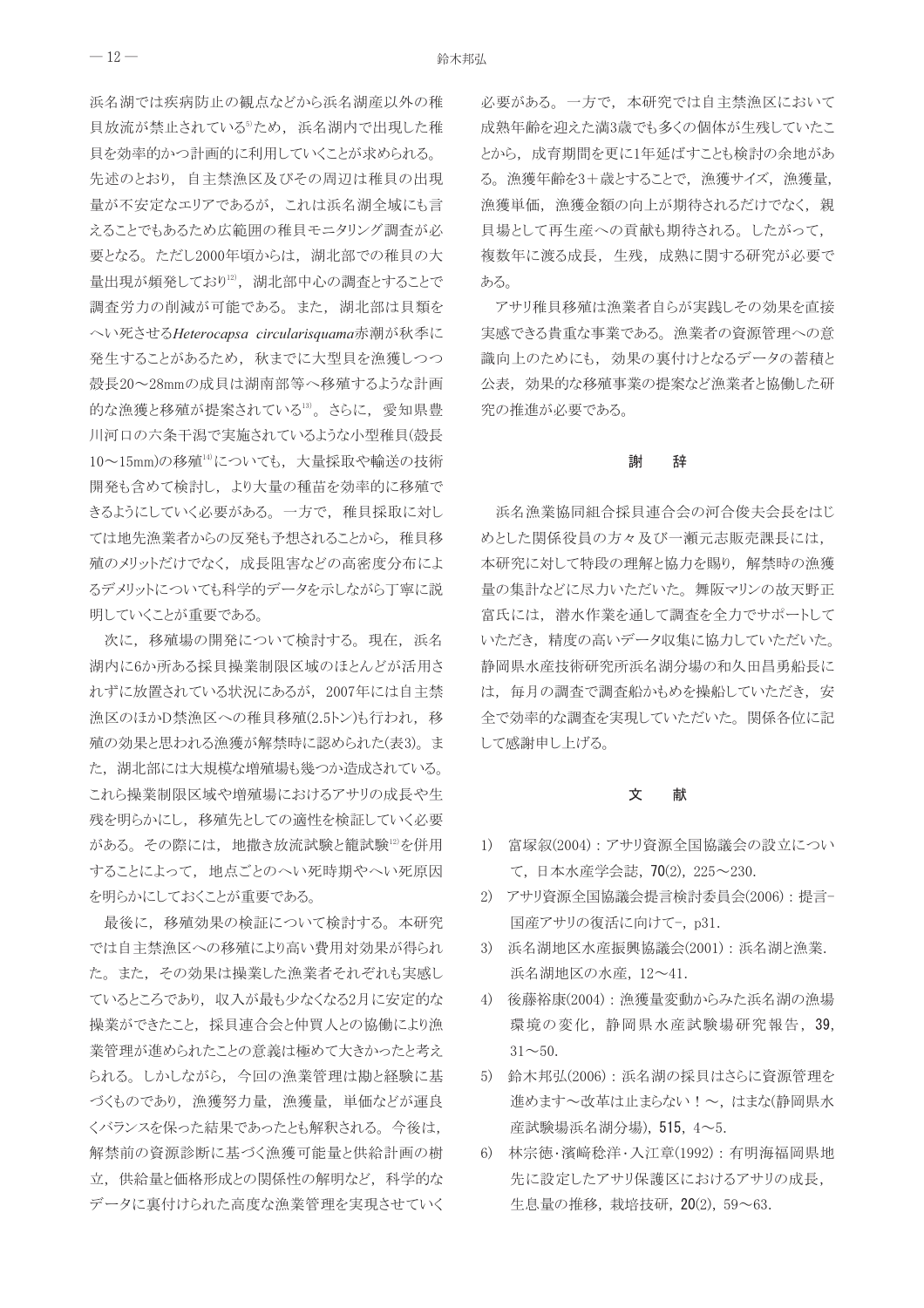- 7) 伏見浩(1981):アサリ漁業の管理を目指して-I-禁 漁区における成長と生き残りー、はまな(静岡県水産 試験場浜名湖分場), 241, 1~5.
- 8) 後藤裕康(1985): 浜名湖のアサリ資源の現状,はまな (静岡県水産試験場浜名湖分場), 292, 1~5.
- 9) 長本篤·上妻智行·中川清·佐藤利幸·江崎恭志 (2004): 吉富地先における秋季のアサリ放流適地の 選定,福岡県水産海洋技術センター研究報告, 14,  $113 \sim 118$ .
- 10) 鈴木邦弘(2007): アサリ18年漁期を振り返る,はまな (静岡県水産試験場浜名湖分場), 517, 9~11.
- 11) 鈴木邦弘(2008):アサリ19年漁期を振り返る、はまな

(静岡県水産技術研究所浜名湖分場), 521, 9~11.

- 12) 後藤裕康·鷲山裕史·小泉康二·和久田昌勇(2004): アサリ生産安定化総合研究(アサリ), 平成15年度静 岡県水産試験場事業報告, 139~149.
- 13) 鈴木邦弘·松浦玲子·小泉康二·和久田昌勇(2009): 奥浜名湖におけるHeterocapsa circularisquama赤潮 によるアサリの大量へい死,静岡県水産技術研究所 研究報告, 44, 27~34.
- 14) 石田俊朗·石田基雄·家田喜一·武田和也·鈴木好男· 柳澤豊重・黒田伸郎・荒川純平(2005): 夏季のアサ リ小型稚貝の移植について、愛知県水産試験場研 究報告, 11, 43~50.